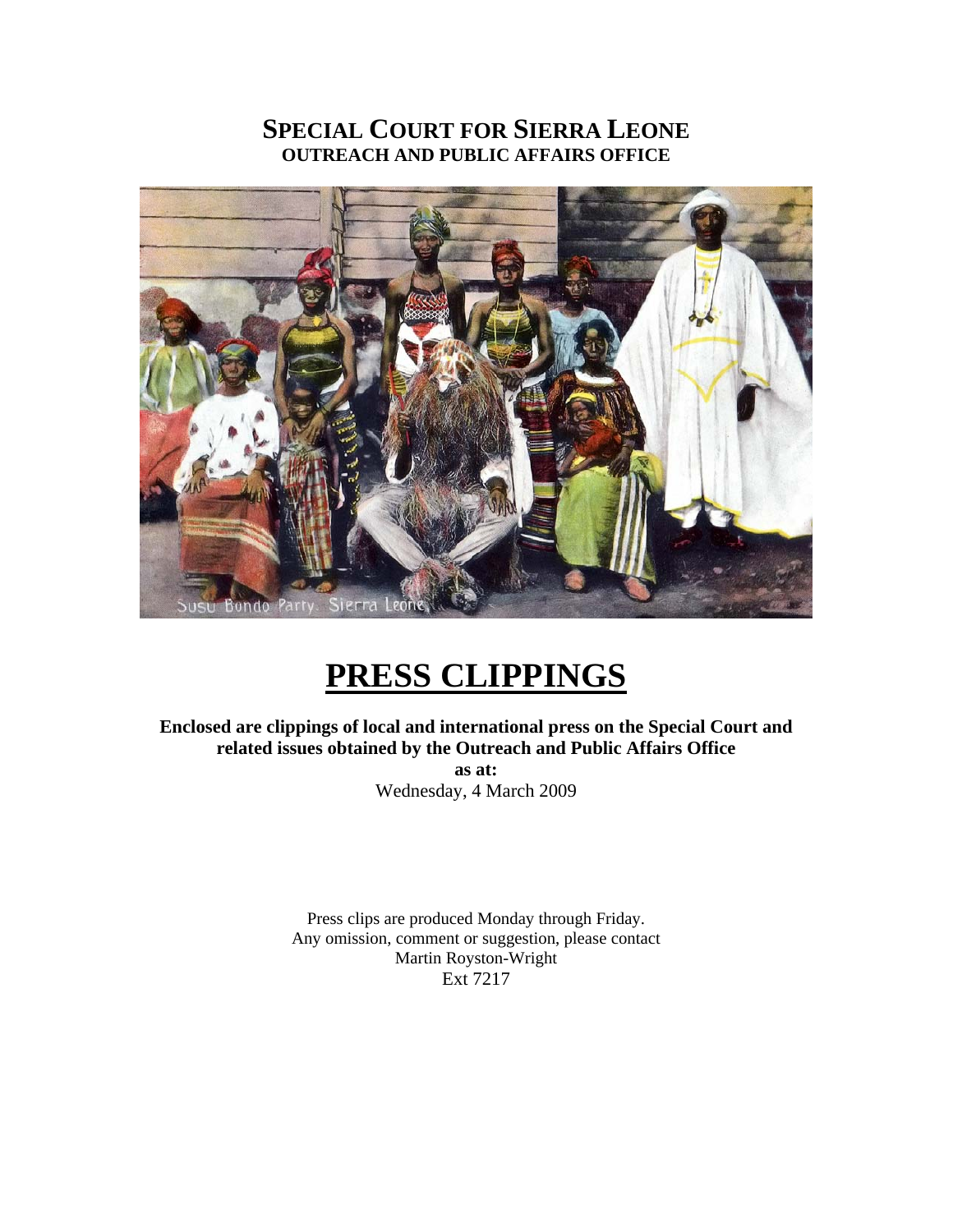| <b>Local News</b>                                                           |              |
|-----------------------------------------------------------------------------|--------------|
| Construction of Pademba Road Magistrate Court Begins / Concord Times        | Page 3       |
| <b>International News</b>                                                   |              |
| Money Needed for Liberian's War Crimes Trial / Des Moines Register          | Pages 4-5    |
| Something, at Least / Winnipeg Free Press                                   | Page 6       |
| Justice Prevails in War Crimes / Gulf News                                  | Page 7       |
| With Court Short of Funds, Charles Taylor Might go Free / Frost Illustrated | Page 8       |
| Standing Up for the Slain / Boston Globe                                    | Pages $9-10$ |
| UNMIL Public Information Office Complete Media Summaries / UNMIL            | Pages 11-13  |
| Prosecutor: Strong Case Against Sudanese Leader / Associated Press          | Pages 14-15  |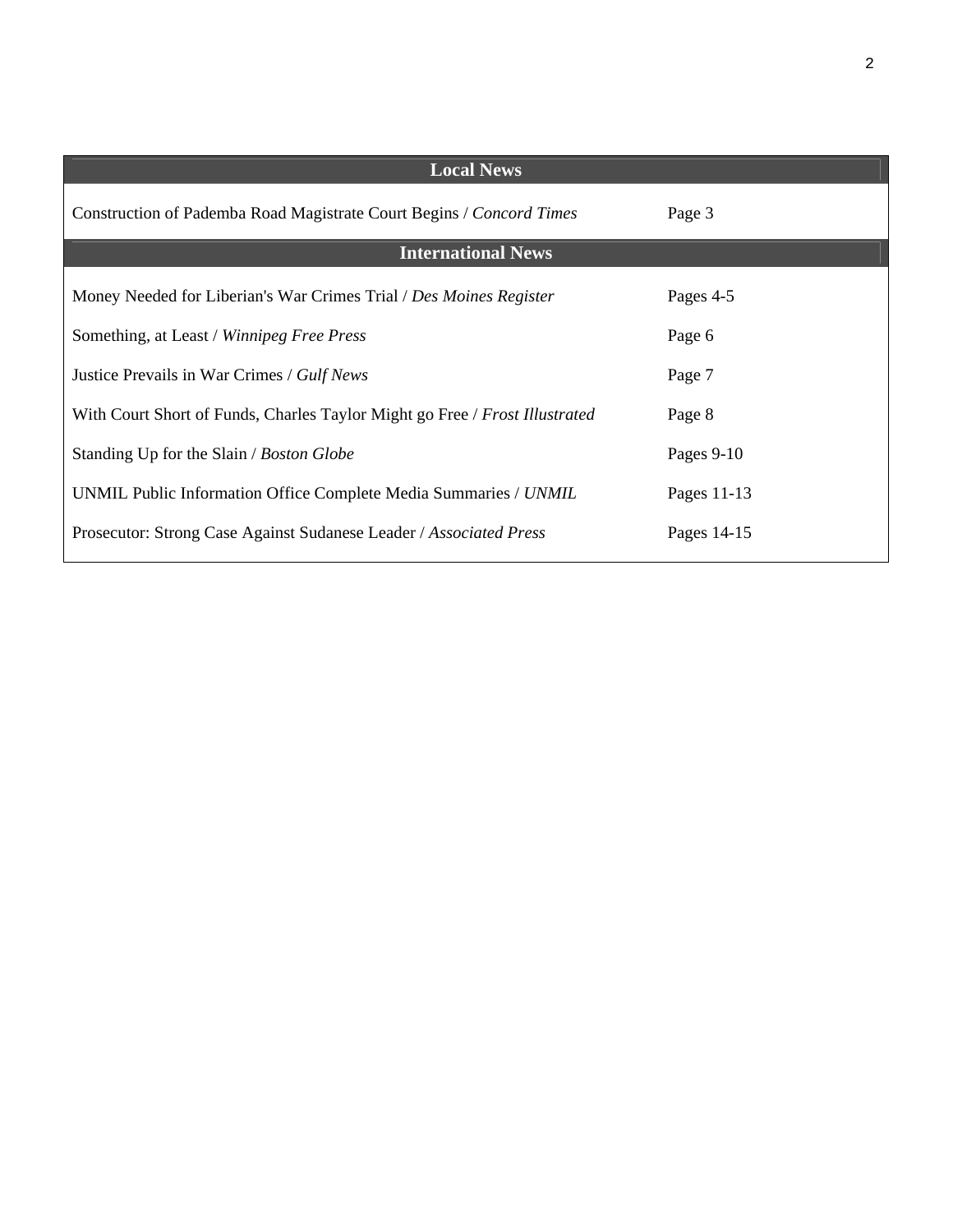# **Construction of Pademba** Road Magistrate Court begins

Turay Attorney-general and minister of justice on Monday turned the sod for the construction of the new Pademba road magistrate court, adjacent to the Pademba road prisons, with support from the justice sector development programme (JSDP).

Speakers at the event included the AG Abdul Serry-Kamal, the chief justice Umu Hawa Tejan Jalloh and other personnel and partners of the justice sector in Sierra Leone.

Much of the government infrastructure and equipment within the justice sector was destroyed or in deplorable state during the ten-year rebel war in the country and little or no maintenance is ongoing. JSDP provides access to justice for the poor by addressing prioritised government infrastructure and equipment needs in the justice sector; and has therefore taken on the construction of the magistrate court in the

Freetown.

The new Pademba road magistrate court will reduce the cost in transporting prisoners to and from court. which would contribute to speedy trial, leading to strengthened rule of law and overall improvement in the justice system.

Work on the construction is scheduled to be completed by September this year and would include juvenile courts, with electrical, water and sanitation systems installed.

Maintenance is a key issue in infrastructure; therefore, a system will also be put in place to ensure that the building and equipment provided, undergo regular maintenance, JSDP has said.

Construction  $of$ prison officers' quarters for the officer-incharge, second-in-command and junior officers' quarters in Magburaka, Kambia, Kabala, and the women's prison in Kenema, were completed in 2008.  $\overline{A}$ 

ficers' quarters at Mattru Jong is scheduled to be completed by the end of March this year. Another project is underway to build the Cline Town magistrate Court in the east-end of Freetown.

The infrastructure project is the largest of the 17 projects in the JSDP, with 3 million pounds sterling allocated to provide a range of buildings and equipment across the justice sector, in order to enhance its capacity to provide better services. Priority has been given to providing buildings to improve the capacity of the judiciary and prisons.

This infrastructure intervention of the JSDP is in line with the activities outlined in the justice sector reform strategy and investment plan (JSRSIP) 2008-2010, which aims to develop an efficient, effective, impartial and accountable justice sector that meets the needs of all communities in Sierra Leone, JSDP said.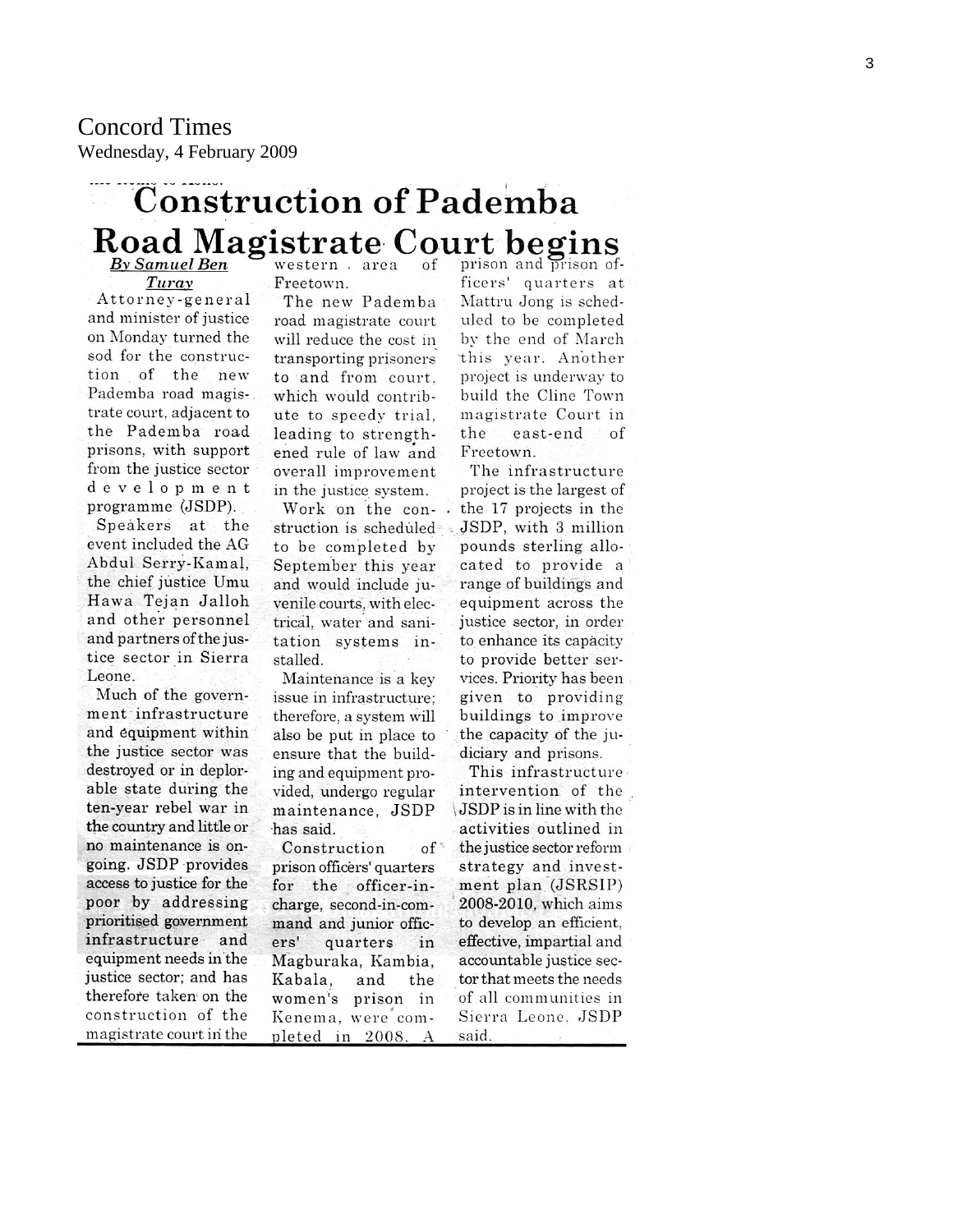## Des Moines Register

Monday, 2 March 2009

#### **Money needed for Liberian's war crimes trial**

By LEE ROOD lrood@dmreg.com

It's harder to get people to donate to good causes these days, even if that cause is international justice.

So Stephen Rapp, the former U.S. attorney for Iowa's Northern District, is struggling as he attempts to raise money for the final stages of the war crimes trial of former Liberian President Charles Taylor and his fellow indictees.

Keeping the temporary court afloat financially is a must if the prosecutor is to bring justice to the warlord and alleged sponsor of terror. But it isn't cheap: Proceedings from 2008 to 2010 are expected to cost more than \$68 million.

"It's a little harder now to make the sale," Rapp said in a telephone interview. "International contributions are harder to come by."

One way Rapp raises the court's profile is by keeping a frenetic public-speaking schedule around the globe. This week, he returns to Iowa to give a keynote address Saturday at the 72nd annual Supreme Court banquet sponsored by the Drake University Law School at the Marriott Hotel in downtown Des Moines.

A longtime Iowa prosecutor and former state lawmaker, Rapp is one of a handful of prosecutors heading up war crimes tribunals around the world and the only American.

Rapp has been working on the current case against Taylor and his fellow defendants since 2006. The charismatic dictator is accused of instigating many of the atrocities committed during neighboring Sierra Leone's civil war.

By the time the blood-diamond-fueled conflict ended, thousands of people had been mutilated by rebels, hundreds of children were conscripted into the rebel forces and legions of women had been raped and forced into marriage.

The U.N.-backed tribunal is in the midst of wrapping up the cases against Taylor and a handful of others.

Funding for the immediate future is secure: The United States pays about a third of the tribunal's overall budget. Funding also comes from the British, Canadian and Dutch governments.

But the tribunal needs more money from other countries. Without it, Rapp said, there's a chance Taylor could go free.

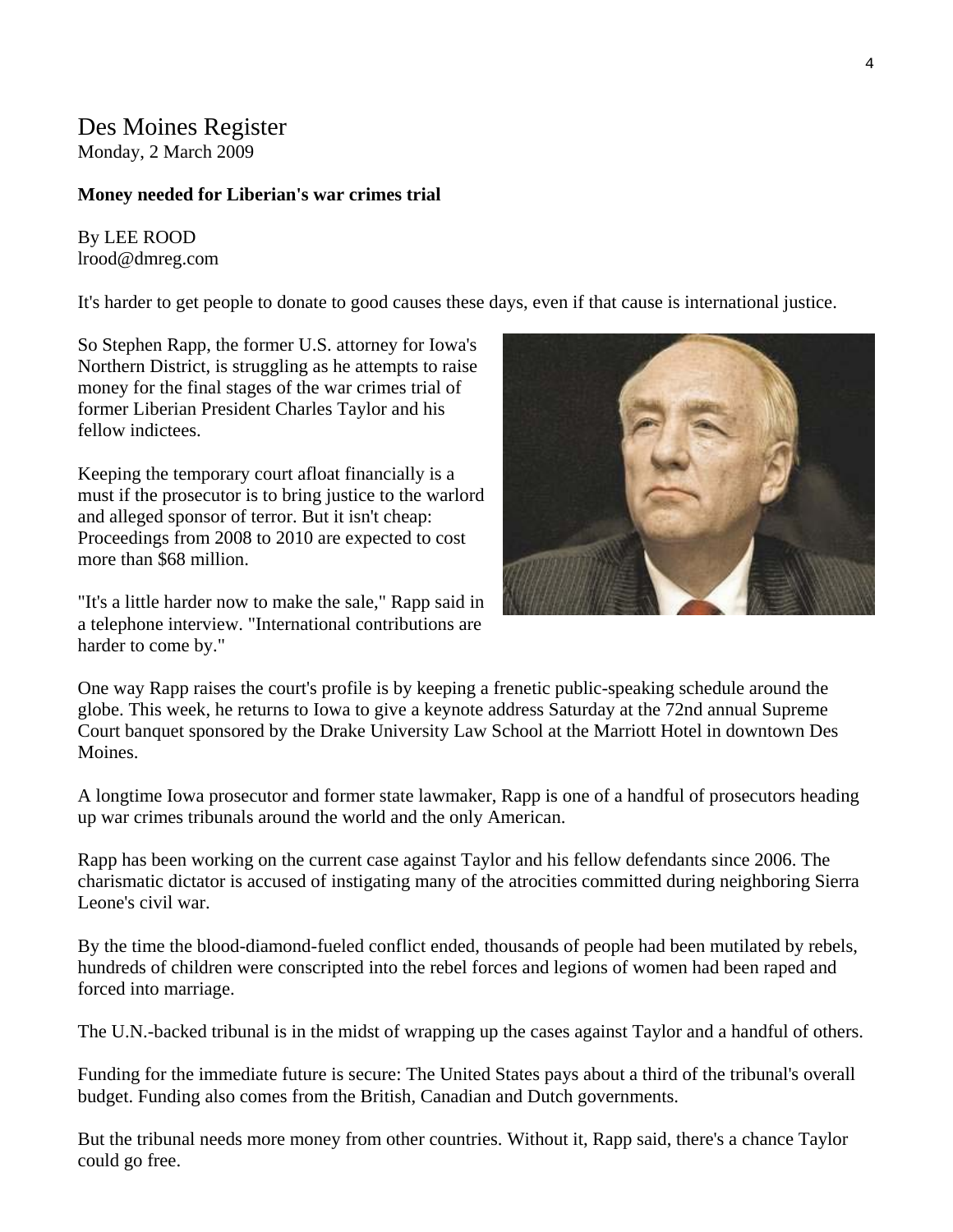On Wednesday, Rapp and other tribunal prosecutors celebrated a major victory: Surviving leaders of the Revolutionary United Front who fought the failed war in Sierra Leone were convicted.

As soon as the spring or as late as summer, Taylor's defense will begin its case. A verdict is expected sometime next year, likely followed by an appeal.

Rapp said he isn't sure what his own future holds. His wife, Dolly, teaches at the University of Northern Iowa, and the couple maintain a house in Cedar Falls.

"I believe very much in this cause, ending atrocities and closing the loopholes and the gaps in this area of international law," he said. "It's a very large challenge."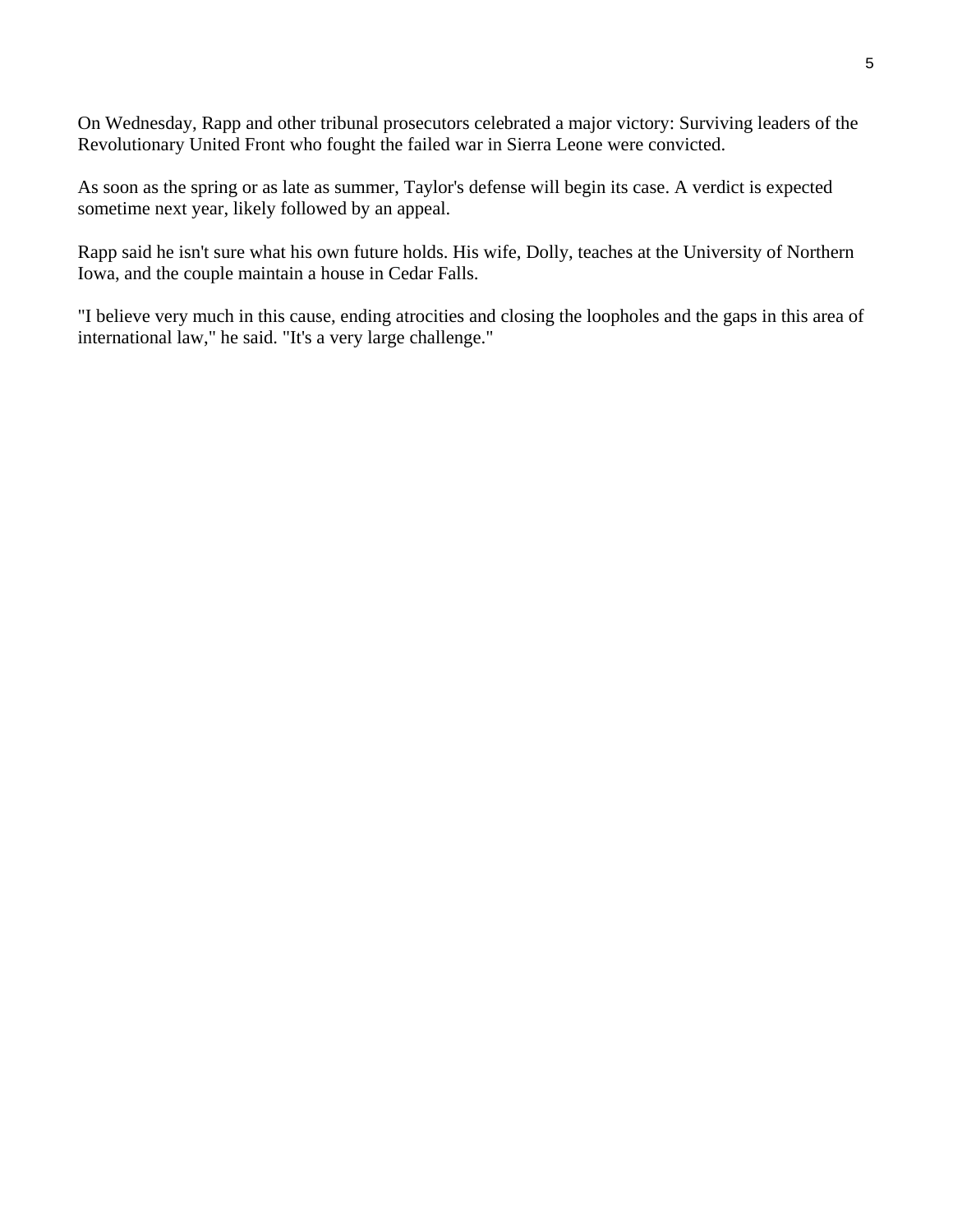## Winnipeg Free Press Monday, 2 March 2009

#### **Something, at least**

#### By: Staff Writer

LAST week was a busy one for the international courts of justice. First, the Special Court for Sierra Leone convicted three rebel leaders of crimes against humanity committed in the West African nation during an 11-year civil war.

It is perhaps evidence of how little attention Western governments and the Western public pay to the horrors that happen in obscure corners of the world that it took a Hollywood movie starring Leonardo DiCapprio to bring the issue to the world's attention. Blood Diamond dealt with the problem at the root of Sierra Leone's civil war -- its vast diamond wealth.

The lust for those immensely valuable gemstones was the cause of crimes of such enormity that they almost defy the imagination. The amputation of limbs was the favoured practice of the rebel groups, but they also enjoyed mass murder, rape on an epidemic scale as a means of coercion, sexual slavery and the forcible recruitment of child soldiers.

The three leaders who were convicted are the last of those accused in the Sierra Leone atrocities, although clearly there are hundreds, if not thousands of others who could be similarly prosecuted. Their conviction, however, along with five others who were previously tried, means that ringleaders on both sides of this conflict have been brought to justice -- if justice it can be called. There is a grim irony in the truth that the jail cells they will occupy now represent the lap of luxury compared to the lives that their tens of thousands of victims are condemned to live.

But at least something has been done, which is too seldom the case in African conflicts in which civilians are the main victims. Sudan is a case in point. There the government in Khartoum has been conducting a campaign of genocide against the people of the Darfur region, who are black Christians and animists as opposed to the more Arabic Muslims in power.

The International Criminal Court in the Hague is expected to issue a warrant early in March for the arrest of Sudanese President Omar Hassan al-Bashir, the first time such a warrant has been issued against a sitting head of state. Mr. al-Bashir is also accused of crimes against humanity, orchestrating campaigns of murder, torture and rape in Darfur.

It is unlikely that the warrant will be implemented and the Sudanese president is not about to turn himself in. It may even be that the issuing of the warrant will intensify the very violence it aims to stop. It is a hardly a perfect solution, but in truth there hardly is one of those. At the very least, however, its importance lies in doing something other than sitting aside and cursing the darkness that has enveloped Darfur.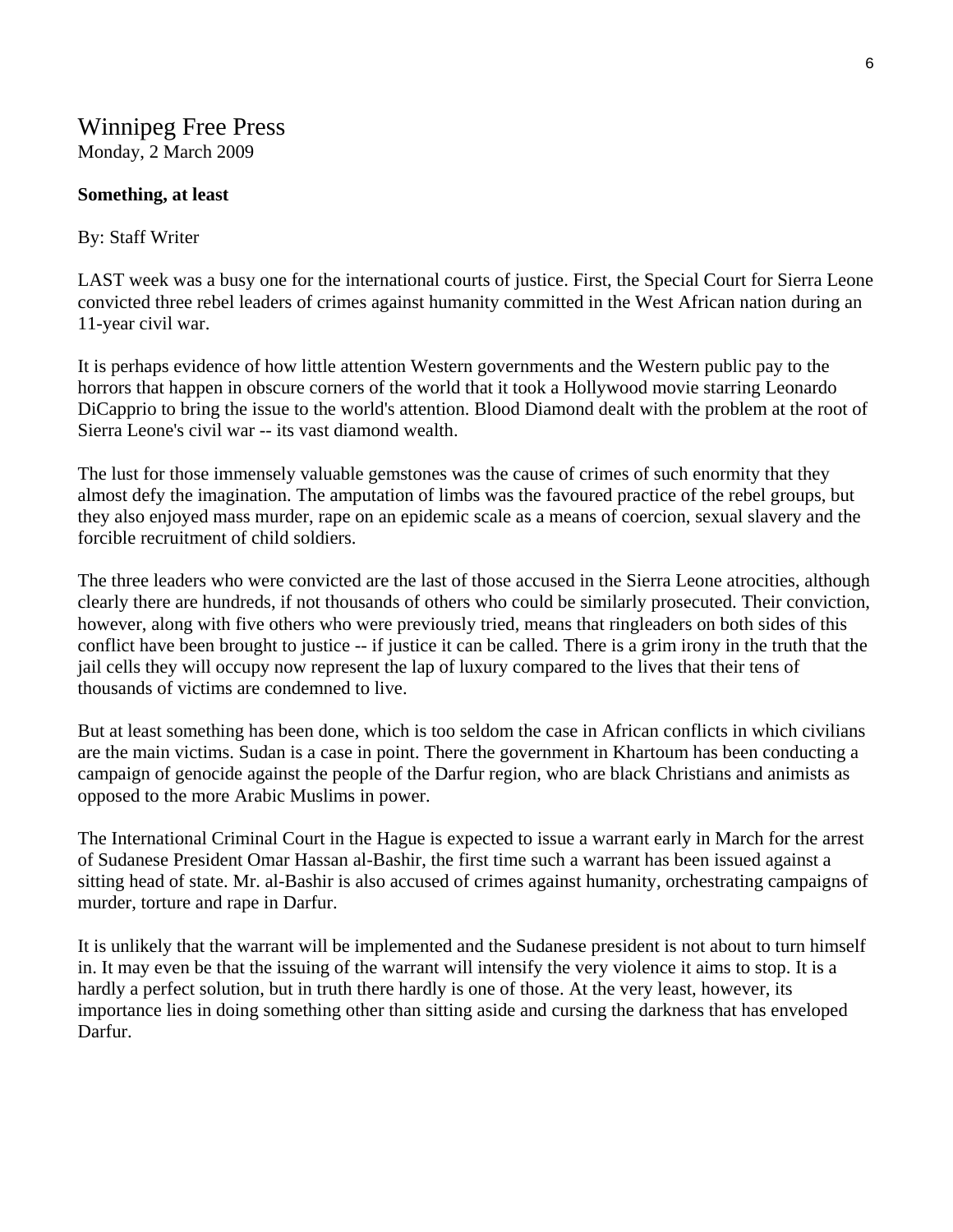## Gulf News Saturday, 28 February 2009

#### **Justice prevails in war crimes**

Conviction of three rebel leaders from Sierra Leone sends a warning to others.

Three rebel leaders from Sierra Leone have been convicted of crimes against humanity and war crimes, committed during the country's civil war, by a United Nations supported special court. During the war, which raged from 1991 to 2002, about 50,000 people were killed by some accounts. The warlords faced charges of mutilation, terrorism, rape, forced marriage, sexual slavery and the enlisting child soldiers.

In The Hague, former Liberian President Charles Taylor is on trial for fomenting Sierra Leone's conflict in exchange for diamonds which he allegedly used to fund his own civil war, among other things. The convictions and ongoing trials are not only important because they serve justice on murderous thugs who disguised their evil and self-interest with flimsy political agendas, but also because they will serve as a warning to any would-be warlord that the international community will eventually act against those that visit death and destruction upon their people.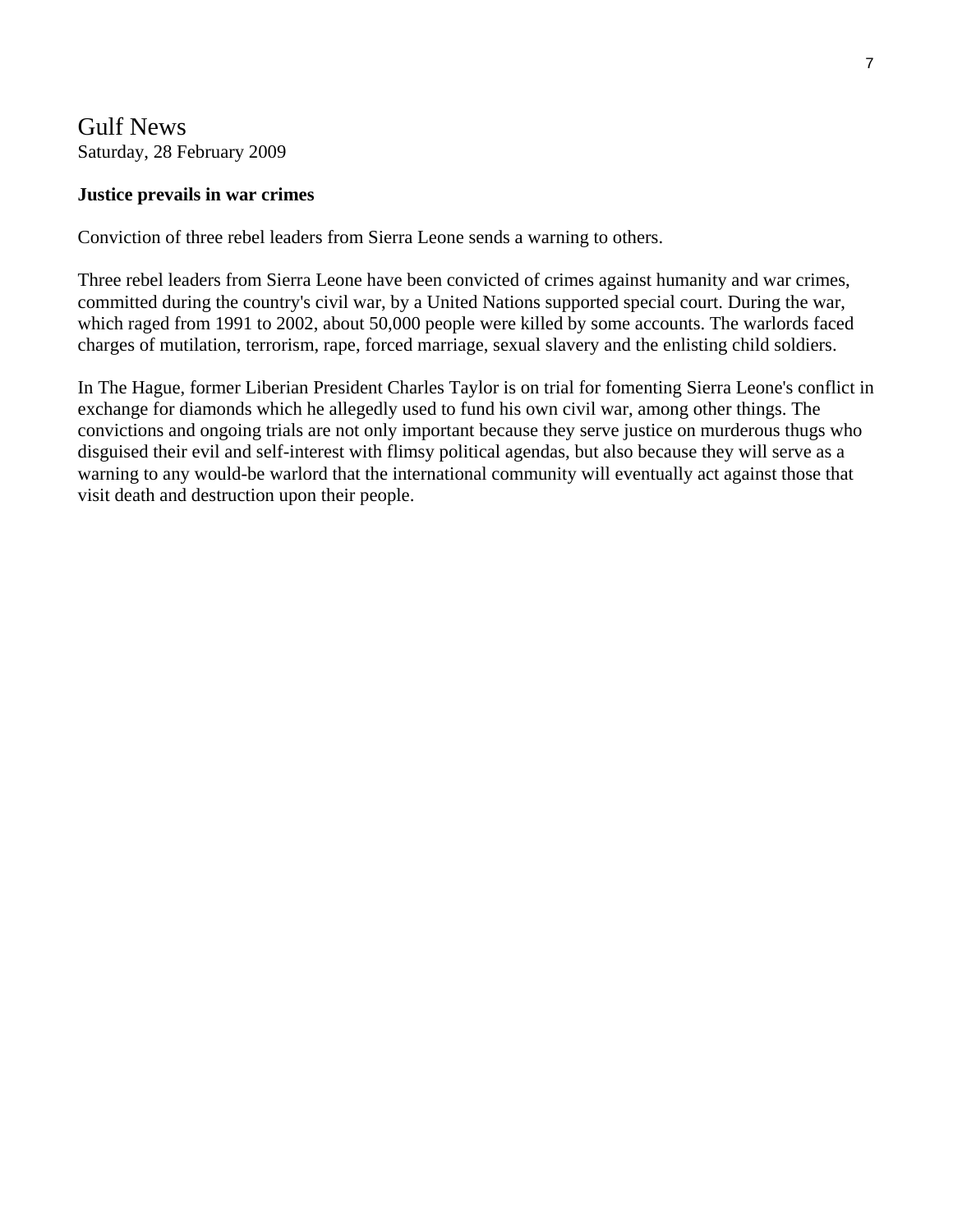## Frost Illustrated Tuesday, 3 March 2009 http://www.frostillustrated.com/full.php?sid=5243

#### **With court short of funds, Charles Taylor might go free**

(GIN)—The global financial crisis has caught up with the U.N.- backed Special Court for Sierra Leone, which has been prosecuting warlords from the region including former Liberian President Charles Taylor.

The U.N.-backed court, pursuing those held most responsible for atrocities during the country's 1991 to 2002 civil war, faces a budget shortfall of more than \$5 million from May, officials said.

"With the economic crisis continuing, to get funds is not easy… If we run out, it is now possible the judges will have to release him. That's our real anxiety," Chief Prosecutor Stephen Rapp told Reuters in a phone interview late on Feb. 23.

Taylor is being tried on 11 counts of crimes against humanity and other charges including rape, enslavement and conscripting child soldiers younger than 15. He has denied the charges.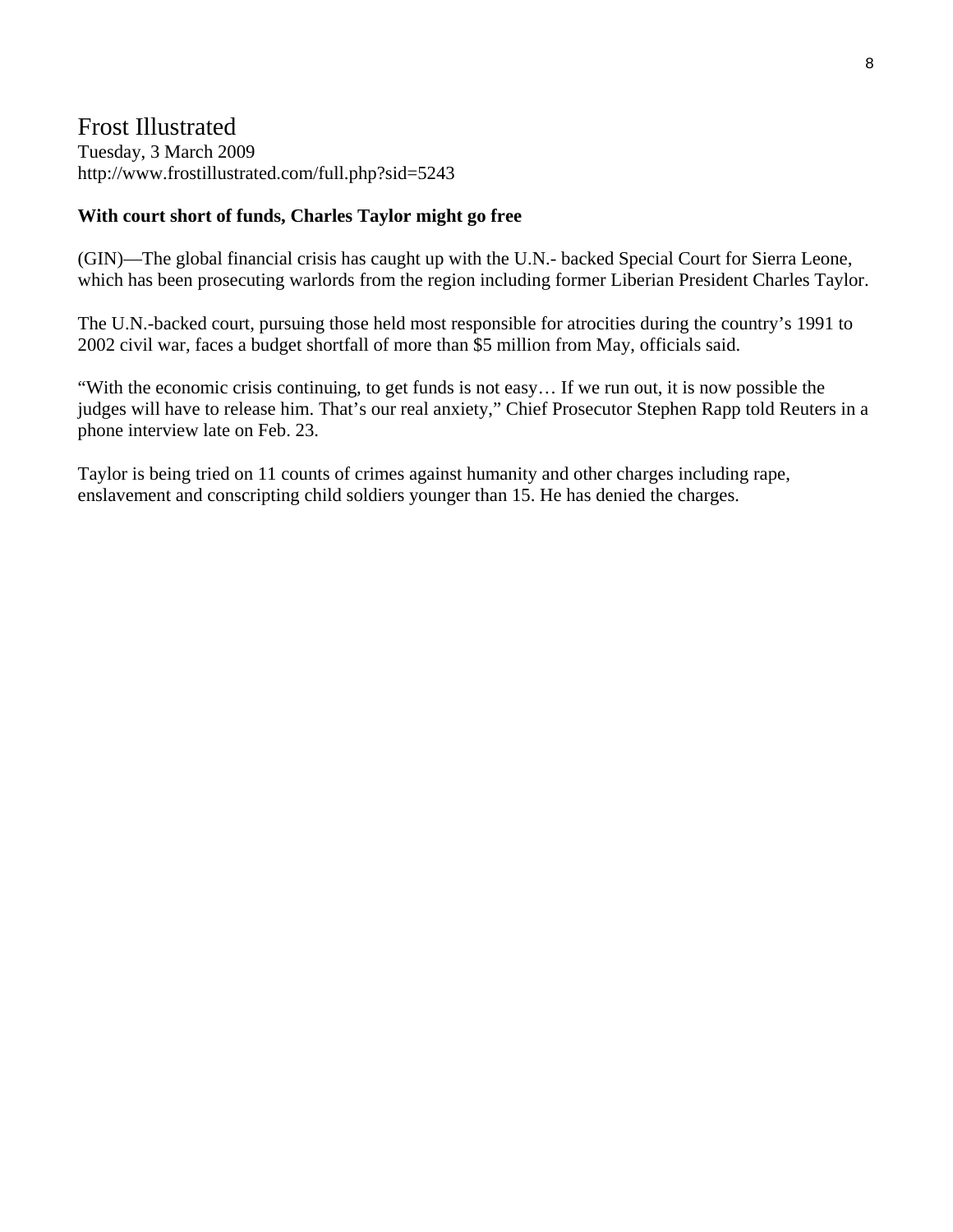## Boston Globe Monday, 2 March 2009

#### **Standing up for the slain**

#### By Kevin Cullen

He notices the violence that eats away at places where people look like him, because he is a newsman, and because he lived in Liberia at a time when killings were random, when children had their arms hacked off because they belonged to the wrong tribe.

"I read about those two murder trials," he said, sitting in a Dunkin' Donuts in the shadow of the Tobin Bridge. "Many people saw those two young women murdered, but they did not come forward."

He was talking about Chiara Levin, a victim of testosterone and stupidity, shot as she sat in a car outside a party in Dorchester; and Analicia Perry, gunned down in Roxbury as she knelt at a makeshift shrine to her slain brother.

Because we are so inured to the apathy that murders the inner city, Judge Christine McEvoy said something unbelievable the other day as she shipped Casimiro Barros off to prison for getting Chiara Levin killed, something that was pretty much ignored: as many as 25 people were at the party that spawned the bullets that killed Levin, and only one would talk to the police.

One.

At least Barros got hooked for manslaughter. Laron Richardson, who detectives believe with every fiber of their being is the coward who shot Analicia Perry, beat the rap, because no one would talk to the cops.

Hassan Bility shook his head. He says the Stop Snitchin' mindset has killed as many African-Americans as those who pull the triggers. . He says any community that tolerates gunmen out of fear or apathy is doomed to be held hostage by them.

Seven years ago, Charles Taylor, the Boston-educated former president of Liberia, threw Hassan Bility in prison because Bility had the temerity to print the truth in his newspaper, and the truth was that Charles Taylor tortured and killed people. Taylor's thugs tortured Bility, and there is no doubt they would have killed him if American diplomats and human rights groups hadn't fought for his release. Once free, Bility fled and settled here, walking the same streets Charles Taylor once did, where Taylor's son and protégé Chuckie Taylor was born.

Hassan Bility doesn't forget his friends; he wears an Amnesty International T-shirt under his dress shirt. Neither does he forget his duty to something bigger than himself: justice.

Five years ago, he was called to Sierra Leone, where rebels backed by Taylor ruined a country. He was given the option of testifying behind a screen, but insisted on testifying in public.

In the middle of the trial, his landlord threatened to throw his wife and children out of their apartment in Chelsea because he hadn't paid the rent, rent he couldn't pay because he couldn't work during the four months he spent at the trial. To this day, the United Nations has not reimbursed him for the money he lost.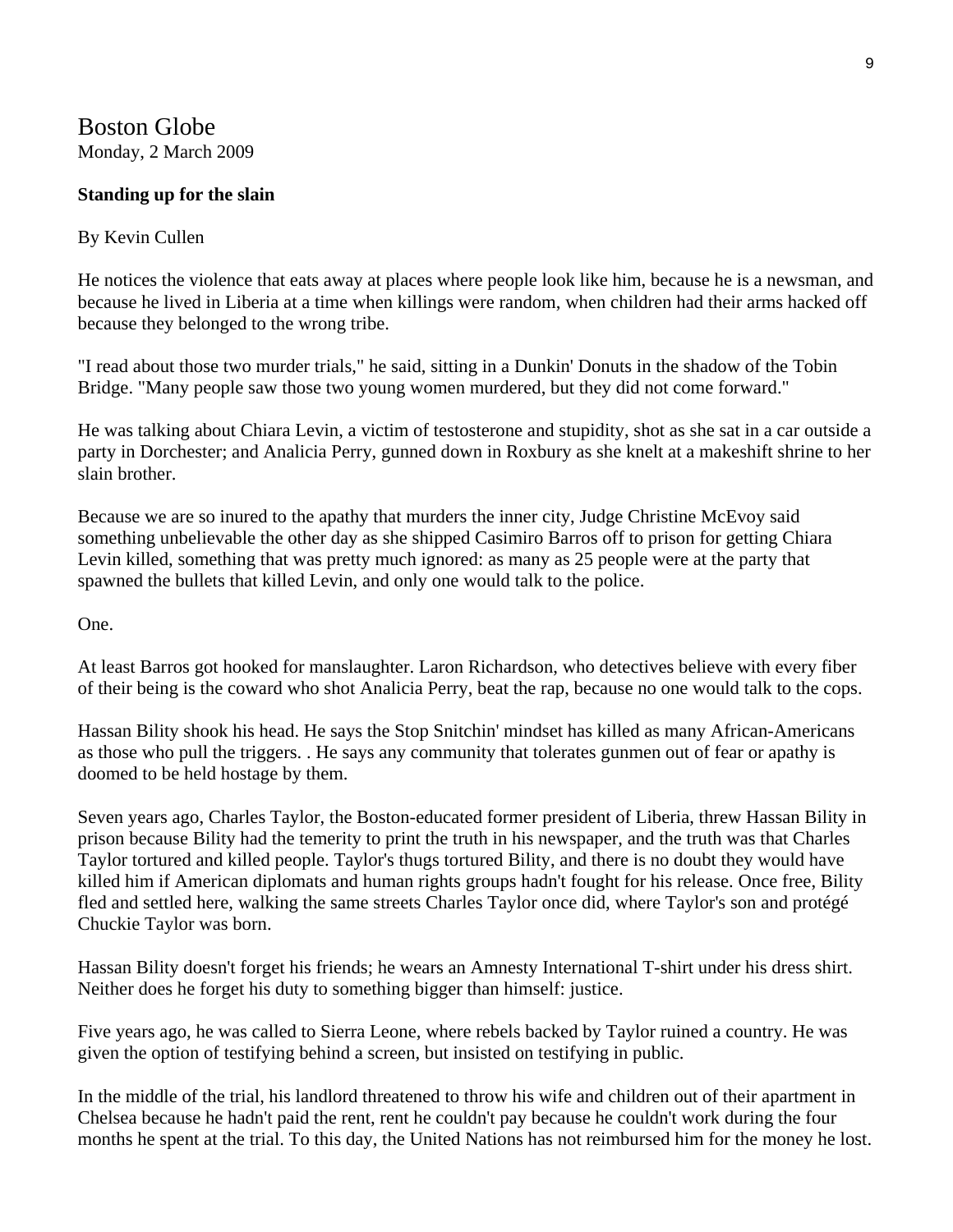A few months ago, he went to Miami and testified against Chuckie Taylor, who was sentenced to 97 years for torture. Hassan Bility just returned from The Hague, where he spent six days on the stand, testifying against Charles Taylor.

"Chuckie didn't look at me," he said. "His father looked at me the whole time."

Hassan Bility looks over one shoulder, because there are Taylor loyalists out there who would kill him. On the other shoulder, he feels the hand of a wife who says he has to put his family first. But he cannot say no when called to speak truths.

He thinks of the dead. He thinks of Sister Barbara, the nun who taught him at St. Patrick's School in Monrovia, killed because Charles Taylor believed he could kill anyone.

"There is risk," he says, "but the greater risk is saying nothing."

Hassan Bility is a great man, because he knows there is no greater honor, or responsibility, than speaking for the dead.

Kevin Cullen is a Globe columnist. He can be reached at cullen@globe.com.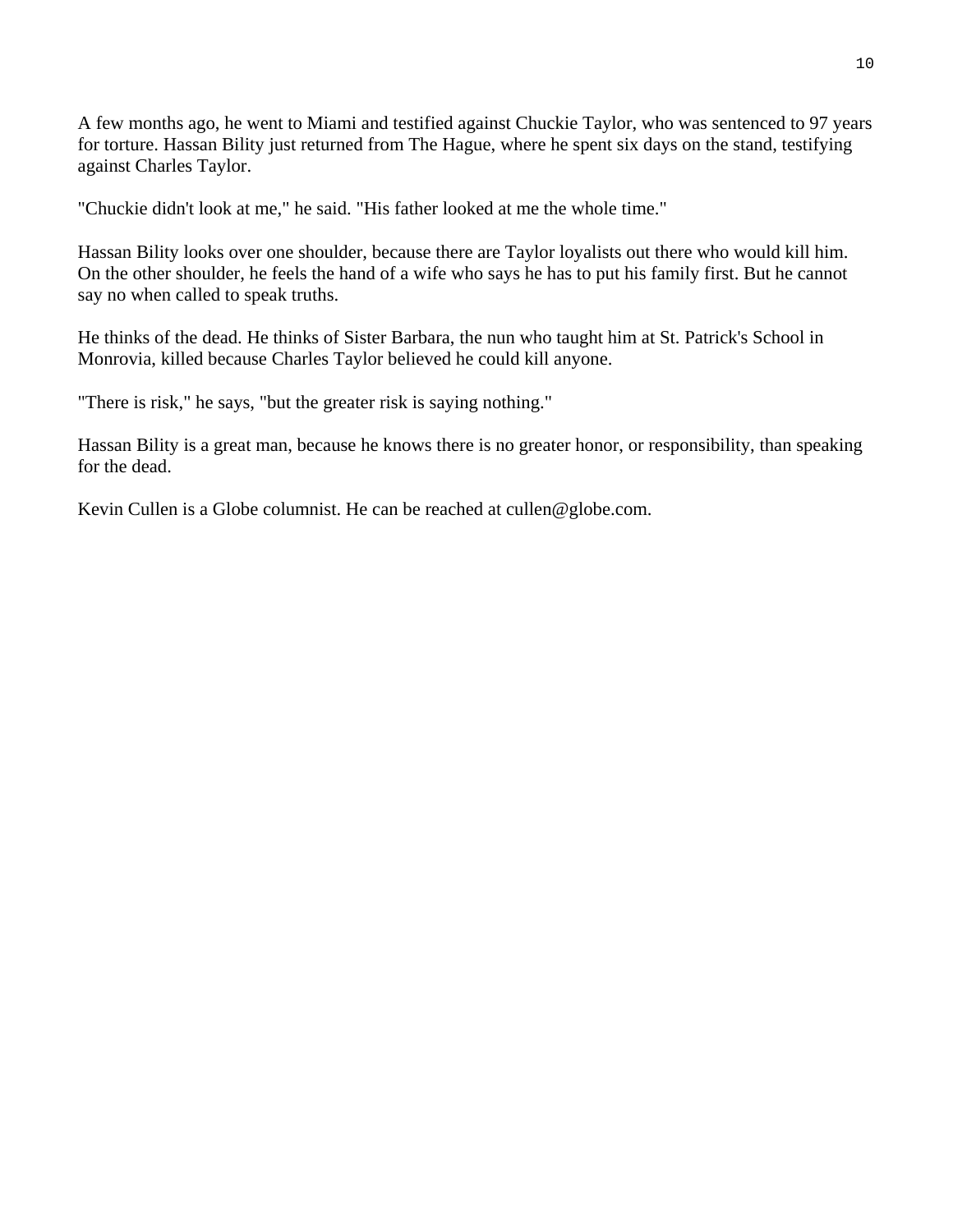

United Nations Mission in Liberia (UNMIL)

## **UNMIL Public Information Office Complete Media Summaries 3 March 2009**

*[The media summaries and press clips do not necessarily represent the views of UNMIL.]* 

#### **Newspaper Summary**

**Leading Women due to Visit Liberia ahead of International Women's Colloquium**  (The Informer, National Chronicle, The Independent, The Parrot, Daily Observer)

- German Chancellor Angela Merkel, the President of Finland, Tarja Halonen and US Secretary of State Hillary Clinton are among 400 leading women, several of them heads of state, expected at a massive Women's Day meeting this weekend in Liberia.
- Liberian President Ellen Johnson Sirleaf announced the gathering on Monday and said she was looking forward to hosting Clinton, Merkel, Chilean President Michelle Bachelet and Finnish President Tarja Halonen among others at the Women International Colloquium slated for March 7 and 8, 2009. Finnish President Tarja Halonen, according to the Daily Observer, is expected, on arrival Friday, to address the 52nd National Legislature of the Republic of Liberia on the same day. Presidents Halonen and Sirleaf are both co-conveners of the International Women Colloquium and will hold bilateral discussions ahead of the meeting.
- The gathering which will also be attended by Nelson Mandela's wife Graca Machel, will focus on the future of women in the world, according to a statement from the Liberian presidency.

#### **Two Human Rights Groups Alarm over 'Illegal' Logging in Bassa**

(The News, Daily Observer)

• Two authoritative human rights and pro-democracy groups, Sustainable Development Institute and the Environmental Lawyers of Liberia (Green Advocates) have disclosed that Tarpeh Timber has begun illegal logging in Grand Bassa County. Sustainable Development Institute and the Association of Environmental Lawyers of Liberia (Green Advocates) recently visited Grand Bassa and found overwhelming evidence that Tarpeh Timber has begun felling trees in violation of the forestry law, the FDA's regulations and the environmental law of Liberia.

#### **Monrovia's Largest Food Market Plays Host to 'Criminal Gangs'**

(Daily Observer)

• [sic:] Red-light General Market in Paynesville described by residents and traders as Monrovia's biggest food market now plays host to dozens of criminals who take refuge in containers, eluding the attention of security agencies in the greater Monrovia area. In two separate weekend investigations by this reporter, several containers were spotted with suspected criminals carrying out all kinds of illicit activities, ranging from the open smoking of narcotic substances and seizing valuables from business people and residents.

#### **Poverty Spreads in Liberia – UNMIL Human Rights Chief Unveils Statistics**  (Daily Observer)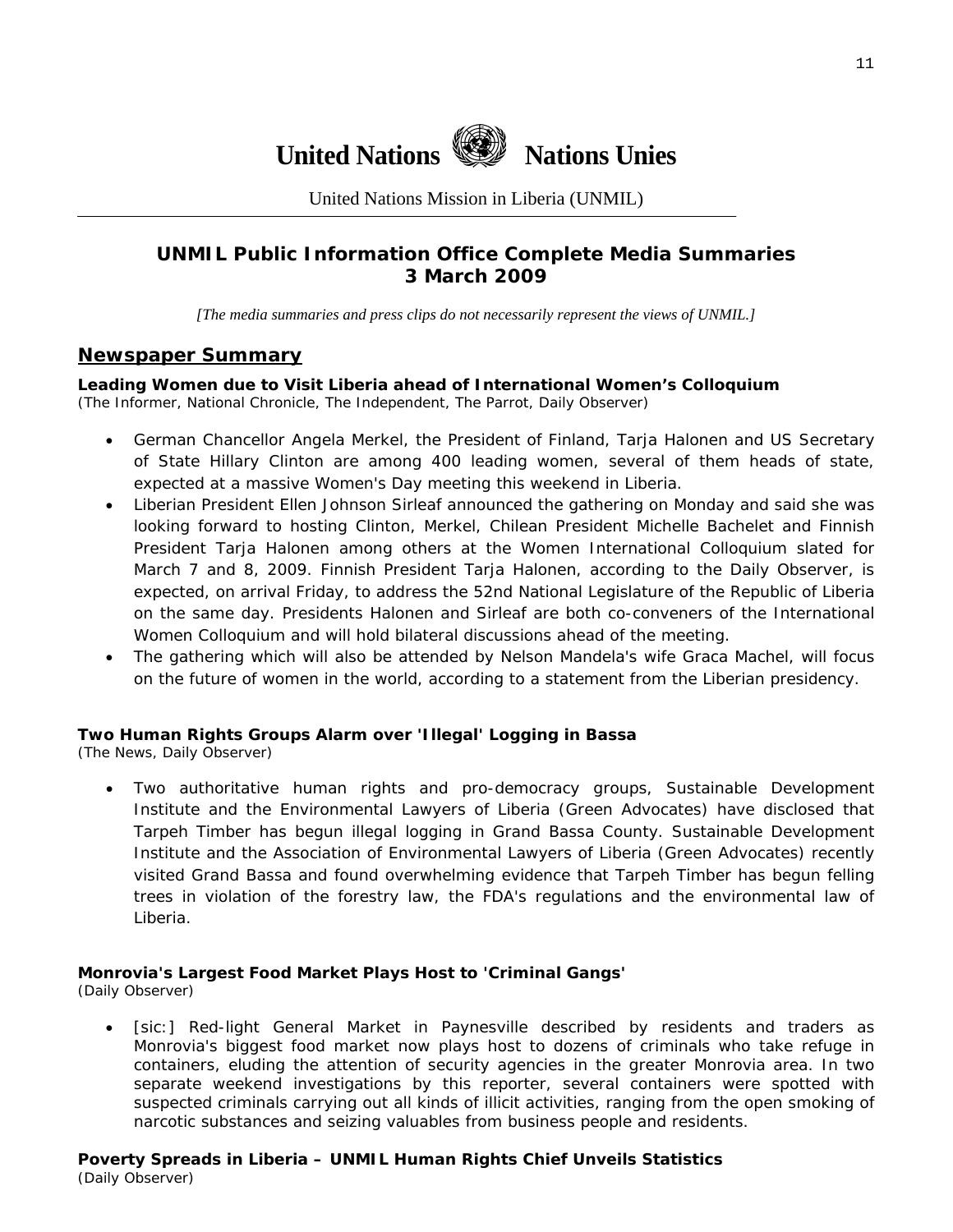• [sic:] The huge gathering of predominately youth and students was effectively overwhelmed by silence and shock when they were told that 51% of Liberia's 3.6 million people live under 50 cents a day. Quoting the country's development statistics, Mr. Eugene Nindorera of the Human Rights and Protection Section of the United Nations Mission in Liberia (UNMIL) pointed out that life expectancy in the country was 45 years. He put infant mortality and under-five mortality at 72 for every 1,000 live births and 111 in every 1,000 live births.

#### **Brumskine Urges President Sirleaf to Intervene to Avoid Mass Deportation of Liberians from US**

(The Inquirer)

- The Liberty Party of Cllr. Charles Brumskine has warned that any forced departure of Liberians from the United States will have a devastating effect. A statement issued from the office of Cllr. Brumskine maintained that Liberia, as a post-conflict society, is still struggling to resettle hundreds of Internally Displaced Persons(IDPs).
- According to the statement, Liberia's social, political, economic and security infrastructures are currently unable to handle the needs of additional repatriates.
- The Liberty Party former flag-bearer further argued that Liberians in the United States play a vital role in the economic rehabilitation of the post-war country. Cllr. Brumskine said millions of dollars remitted to relatives each year will have a multiplier effect on the country were the Liberians to be deported. He believes without these remittances, violent crimes would increase over the already unacceptable levels threatening the socio-economic fabric of the country. The Liberty Party statement called on President Ellen Johnson-Sirleaf to take the lead in lobbying the U.S. Government to resolve the immigration plight of these refugees.

#### **NEC Certificates Winner of River Gee Run-Off Election**

(The News)

- The National Elections Commission has certificated the winner of the just-ended River Gee run-off Senatorial by-election. Senator Nathaniel Williams received the certificate as a symbol of authority given him by the people of River Gee County to serve as their second senator. Senator Williams in response, promised to justify the confidence reposed him by living up to the expectation of the people. According to the River Gee Senator, he would assist in soliciting assistance from domestic and international sources for his county and Liberia.
- Senator Williams also denied ever accusing the Chairman of NEC of being in the convoy of the defeated UP candidate Ambassador Conmany Wesseh.

## **Radio Summary**

**Star Radio** *(News monitored today at 9:00 am)* 

#### **Senators "Poise" to Remove Nyenabo As Pro-Temp**

- Reports say Grand Gedeh County Senator, Isaac Nyenabo could be ousted as Senate Protempore of the Liberian Senate today.
- Over the past few weeks, intense pressure has been mounted by key members of the majority bloc of the Liberian Senate for the resignation for Pro-temp Nyenabo.
- The pressure comes amidst allegations linking him to alleged dubious practices including academic fraud, misuse of public funds and lack of integrity.
- A group of four Senators last week threatened what they called an "acrimonious" assault on him if he does not immediately resign his post.

(*Also reported on Sky F.M., Truth F.M. and ELBC*)

#### **Senator Taylor Alarms Over Killings in Bong County**

- Bong County Senator Jewel Howard Taylor has described as alarming the constant wave of killing innocent people in the county.
- Senator Taylor said it was unacceptable for evil people to launch a new form of war on the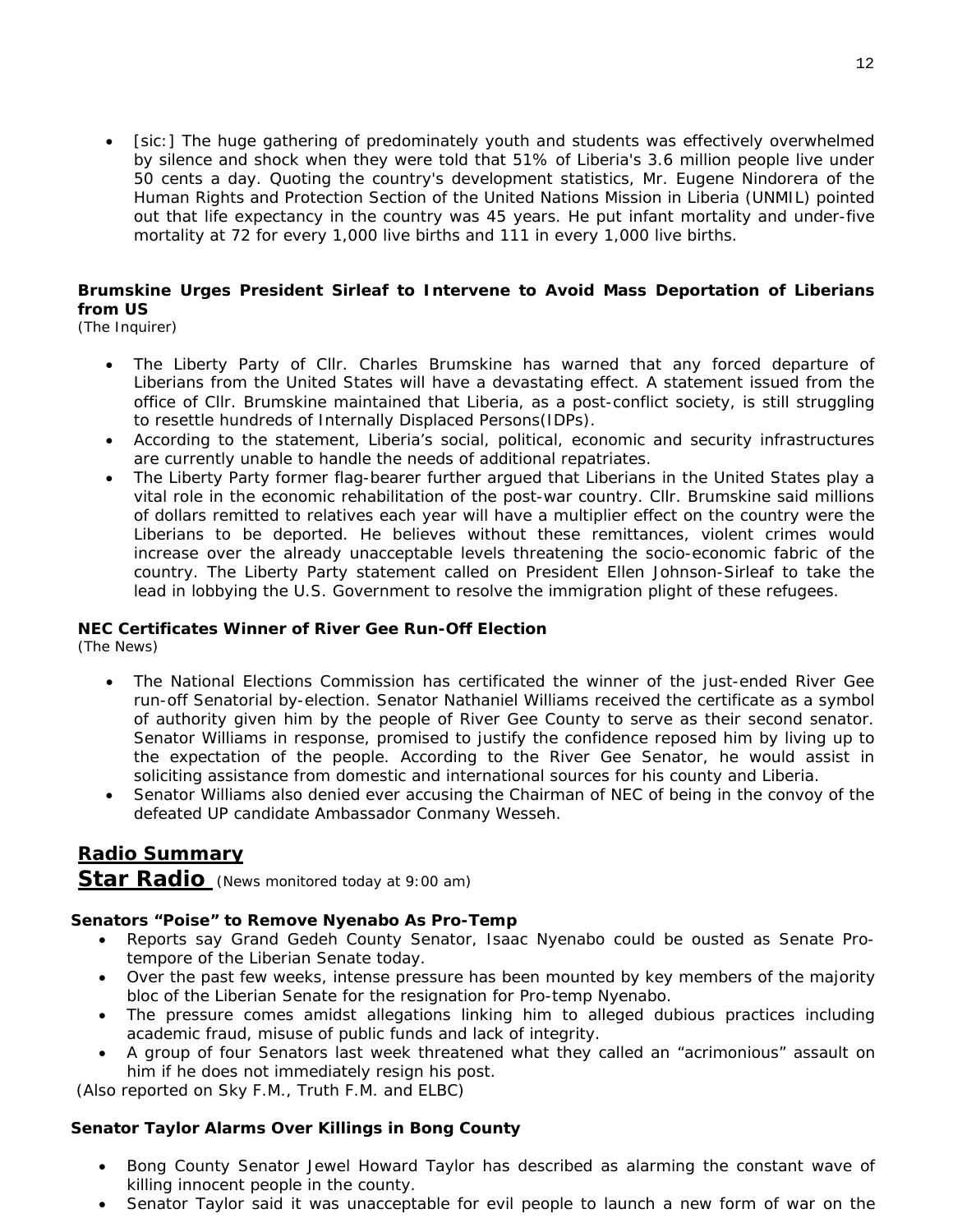people of Bong County.

- The Senator's statement is in response to the recent killing of a commercial motorcyclist in Gbarnga which led to a violent protest resulting into the burning of the Police Depot in the area.
- Meanwhile, Methodist Bishop, John Innis has condemned the killing and called for the suspects to be brought to justice.

(*Also reported on Sky F.M., Truth F.M. and ELBC*)

#### **Liberian Lawyer Appears in Court on Fraud Charges**

- A Liberian lawyer, Attorney Syrenius Cephus appeared in court today on fraud and theft charges.
- Attorney Cephus' appearance comes days after it was reported that he was running away from justice but he dismissed the reports as lies concocted by his critics.
- Attorney Cephus and four others were accused of duping a Gambian businessman, Lasana Tambajang of US\$1.2 million.

(*Also reported on Sky F.M., Truth F.M. and ELBC*)

#### **Truth F.M.** *(News monitored today at 10:00 am)*

#### **Government Negotiators Justify Signing of China Union Mining Agreement**

- Speaking during public hearings yesterday, the Liberian Government team of negotiators on the China Union Mining Concession Agreement has justified reasons for the agreement to be ratified by the National Legislature.
- The team said the agreement seeks to buttress government's revenue generation and provide job opportunities for Liberians.

#### **Massive "Recruitment" of Liberians to Serve In Iraq Underway**

- [SIC]Truth F.M. reports that it has uncovered a massive recruitment drive of Liberians to take up military assignment in Iraq.
- According to the station, hundreds of Liberians most of them ex-combatants have been filing in documents required for recruitment.
- The man charged to carry out the recruitment, John Mannie said he was fronting for a Londonbased company to recruit 250 Liberians for the mission.
- Meanwhile, Information Minister, Laurence Bropleh said Government was investigating the situation.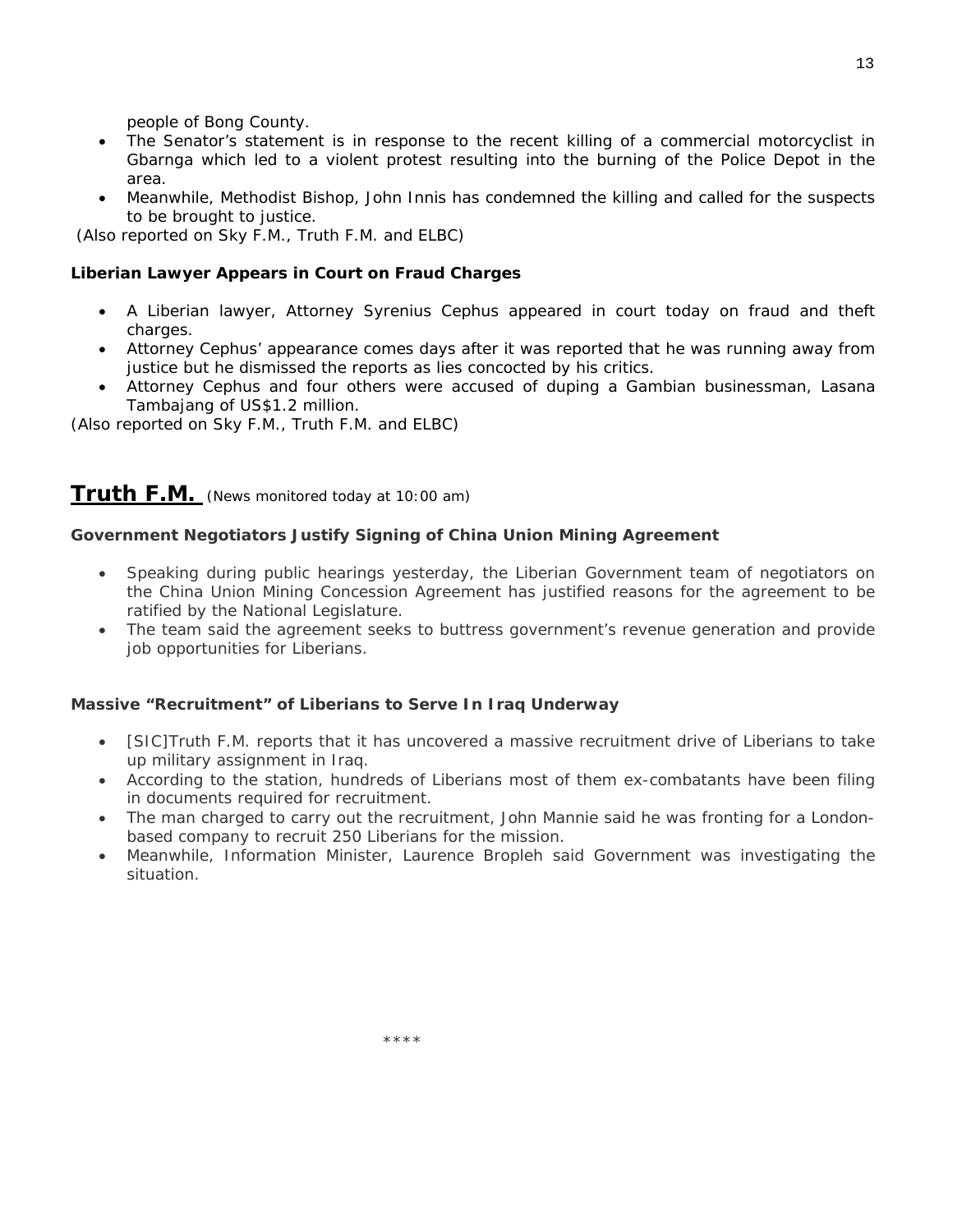## Associated Press

Tuesday, 3 February 2009

#### **Prosecutor: Strong case against Sudanese leader**

## By MIKE CORDER

THE HAGUE, Netherlands (AP) — The International Criminal Court announces Wednesday whether it will issue an arrest warrant for Sudanese President Omar al-Bashir on charges of masterminding genocide in Darfur — a move that could provoke a violent backlash.

The chief prosecutor says dozens of witnesses will testify that al-Bashir controlled a genocidal campaign aimed at wiping out three ethnic African tribes in the vast nation south of Egypt.

"We have strong evidence against Mr. Bashir," prosecutor Luis Moreno Ocampo said Tuesday. "More than 30 witnesses will (testify) how he managed to control everything and we have strong evidence of his intention. I never present a case without strong evidence."

An arrest warrant for al-Bashir would be a milestone for the world's first permanent war crimes tribunal, which started work in 2002 and has never before ordered the arrest of a sitting head of state.

It would also put him alongside the likes of former Yugoslav President Slobodan Milosevic and Liberian leader Charles Taylor as heads of state indicted for war crimes while in office. Both of them were forced from power and ended up on trial at international tribunals in The Hague, as did former Bosnian Serb leader Radovan Karadzic who was arrested last year after 13 years as a fugitive.

In a show of defiance Tuesday, al-Bashir danced for cheering supporters at a rally in northern Sudan where an effigy of Moreno Ocampo was gleefully torched.

"They will issue their decision tomorrow, and we are telling them to immerse it in water and drink it," al-Bashir said, using a common Arabic insult meant to show extreme disrespect.

The war in Darfur began in 2003, when rebel groups took up arms against the government complaining of discrimination and neglect. U.N. officials say up to 300,000 people have died and 2.7 million have fled their homes.

The Security Council asked Moreno Ocampo to investigate crimes in Darfur in 2005.

Moreno Ocampo has asked for arrest warrants on 10 charges including genocide, murder, torture, persecution and rape. He said Sudanese troops and the Janjaweed Arab militia they support murdered civilians and continued to prey on them even in refugee camps. He says the militia supported by al-Bashir's government also uses a systematic campaign of rape to drive women into the desert where they die of starvation.

If the warrant is issued, questions still remain over who will arrest al-Bashir, who seized power in a coup nearly 20 years ago.